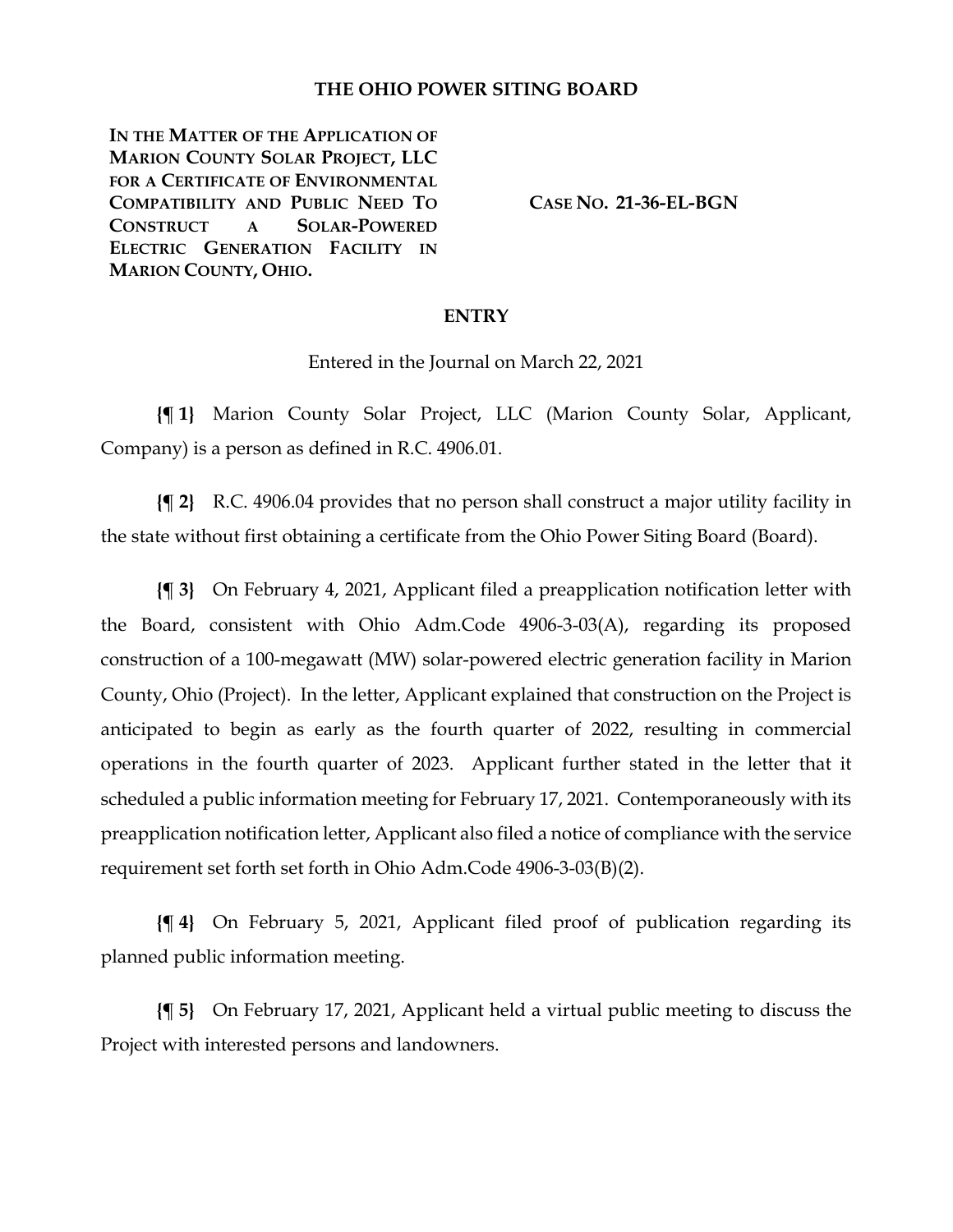**{¶ 6}** On March 5, 2021, Applicant filed an application with the Board for a certificate of environmental compatibility and public need to construct the Project.

**{¶ 7}** Simultaneously with its application, Applicant filed a motion for protective order by which it seeks to keep confidential and protected from public exposure certain financial information as well as insurance certificate and policy numbers contained in Exhibit I to the Application.<sup>[1](#page-1-0)</sup> Applicant believes that public disclosure of the involved financial information would have a harmful impact on the Company's ability to compete in the marketplace. Additionally, Applicant avers that certificate and policy numbers are the subject of reasonable efforts to maintain their secrecy and are not otherwise available in the public domain. Insurance certificate and policy numbers have been granted protective treatment by the Board in similar proceedings. See *Hardin Solar Energy, LLC*, Case No, 17- 773-EL-BGN, Entry (Feb. 20, 2018); *Vinton Solar Energy, LLC* Case No. 17-774-EL-BGN, Opinion,Order, and Certificate (Sep. 20, 2018); *Atlanta Farms Solar Project, LLC*, Case No. 19- 1880-EL-BGN, Entry (Feb. 25, 2020).

**{¶ 8}** No party filed a memorandum contra Applicant's motion for protective order.

**{¶ 9}** Board Staff filed a letter on March 15, 2021, stating that Staff does not oppose the Applicant's motion for protective order.

**{¶ 10}** Pursuant to Ohio Adm.Code 4906-2-21(D), the Board "may issue any order that is necessary to protect the confidentiality of information contained in [a] document to the extent that state or federal law prohibits release of the information, including where it is determined that both \* \* \* the information is deemed \* \* \* to constitute a trade secret under Ohio law \* \* \* and non-disclosure of the information is not inconsistent with the purpose of Title 49 of the Revised Code." To be designated a trade secret under R.C. 1333.61, financial

<span id="page-1-0"></span><sup>&</sup>lt;sup>1</sup> Applicant specifically identifies the subject of its motion for protective order as being "portions of pages 24-25 of the Application Narrative and pages 1, 10, and 35 of Application Exhibit G, the Economic Impact and Land Use Analysis (jointly referred to as the "Financial Information"), which include "financial data representing estimated capital and intangible costs, and operation and maintenance costs," as well as "the certificate and policy numbers in Application Exhibit I, the Certificate of Liability Insurance."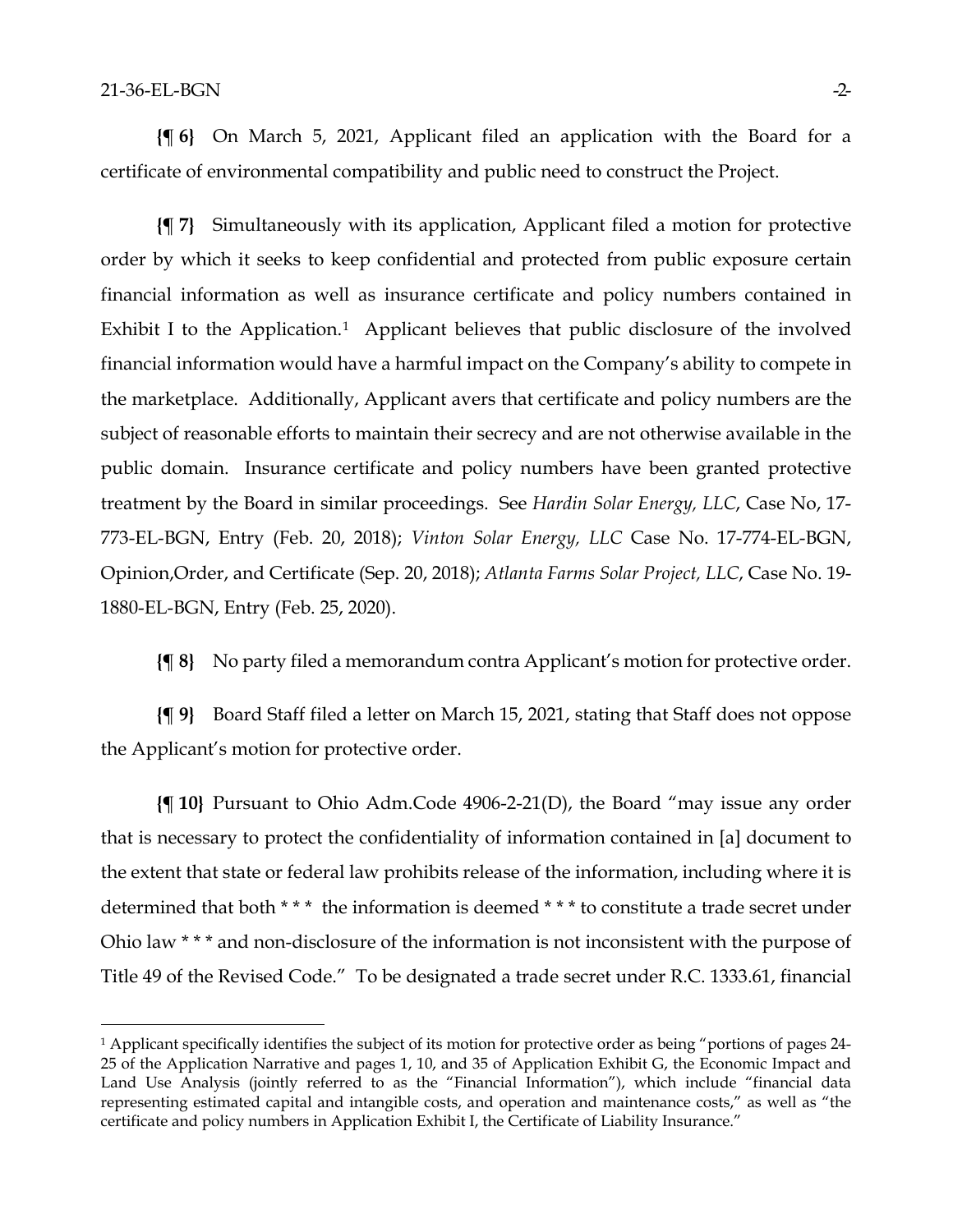information must both: (1) derive independent economic value from not being generally known to, or readily ascertainable by, other persons who can obtain economic value from its disclosure or use and (2) be subject to reasonable efforts under the circumstances to maintain its secrecy. R.C. 1333.61(D). Moreover, the Supreme Court of Ohio has established a six-part test to apply when analyzing a trade secret claim. *State ex rel. The Plain Dealer v. Ohio Dept. of Ins*., 80 Ohio St.3d 513, 524-525, 687 N.E.2d 661 (1997). In addition to information deemed to be a trade secret, Ohio Adm.Code 4906-2-21(A)(7) empowers the Board to issue a protective order providing that other confidential research, development, commercial, or other information not be disclosed, or be disclosed only in a designated manner.

**{¶ 11}** The ALJ has examined the information filed under seal, as well as the assertions set forth in Applicant's memorandum in support of its motion for protective order. Applying the requirements that the information have independent economic value and be the subject of reasonable efforts to maintain it secrecy pursuant to R.C. 1333.61(D), as well as the six-factor test set forth by the Ohio Supreme Court in *The Plain Dealer* at 524- 525, the ALJ finds that the motion should be granted. Specifically, the ALJ finds that the financial data contained in the narrative portion of the Application and in Exhibit G to the Application, representing estimated capital and intangible costs, as well as operation and maintenance costs, of the Project, should be afforded protective treatment consistent with Ohio Adm.Code 4906-2-21(D). Additionally, the ALJ finds that the insurance certificate and policy numbers in Exhibit I should be afforded protective treatment consistent with Ohio Adm.Code 4906-2-21(D). The ALJ notes that affording this information protective treatment is consistent with the Board's past precedent regarding similar types of information. See *In re the Application of Hillcrest Solar I, LLC*, Case No. 17-1152-EL-BGN, Opinion, Order, and Certificate (Feb. 15, 2018); *In re the Application of Harrison Power Transmission, LLC*, Case No. 17-2084-EL-BGN, Opinion, Order, and Certificate (Nov. 15, 2018); *In re the Application of Atlanta Farms Solar Project, LLC*, Case No. 19-1880-EL-BGN, Entry (Feb. 20, 2020); ); *In re the Application of Big Plain Solar I, LLC*, Case No. 19-1823-EL-BGN, Entry (July 7, 2020).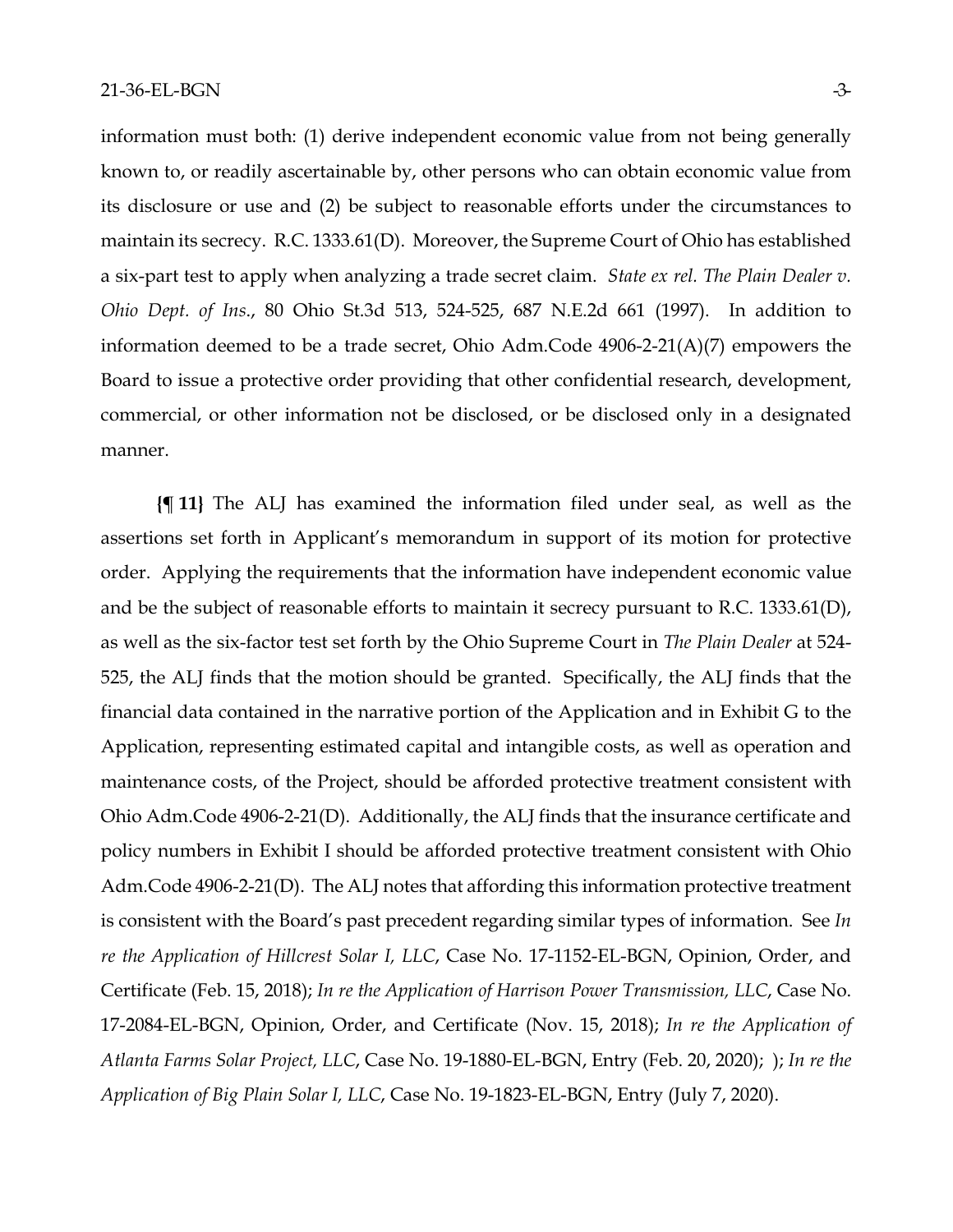**{¶ 12}** Ohio Adm.Code 4906-2-21(F) specifies that, unless otherwise ordered, a protective order issued under Ohio Adm.Code 4906-2-21(D) expires 24 months after the date of its issuance. Therefore, the information protected by this order shall remain under seal for a period ending 24 months from the date of this Entry. Should Applicant wish to extend that 24-month period, it shall file an appropriate motion at least 45 days in advance of the expiration date. Ohio Adm.Code 4906 2-21(F). If no such motion is filed, the Docketing Division may release the information without prior notice.

**{¶ 13}** It is, therefore,

**{¶ 14}** ORDERED, That Applicant's March 5, 2021 motion for protective order be granted as stated in Paragraph 11. It is, further,

**{¶ 15}** ORDERED, That the Commission's docketing division maintain, under seal, the information which is the subject of the motion for protective order, as stated in Paragraph 12. It is, further,

**{¶ 16}** ORDERED, That a copy of this Entry be served upon all parties and interested persons of record.

#### THE OHIO POWER SITING BOARD

*/s/ Daniel E. Fullin*

By: Daniel E. Fullin Administrative Law Judge

JRJ/kck